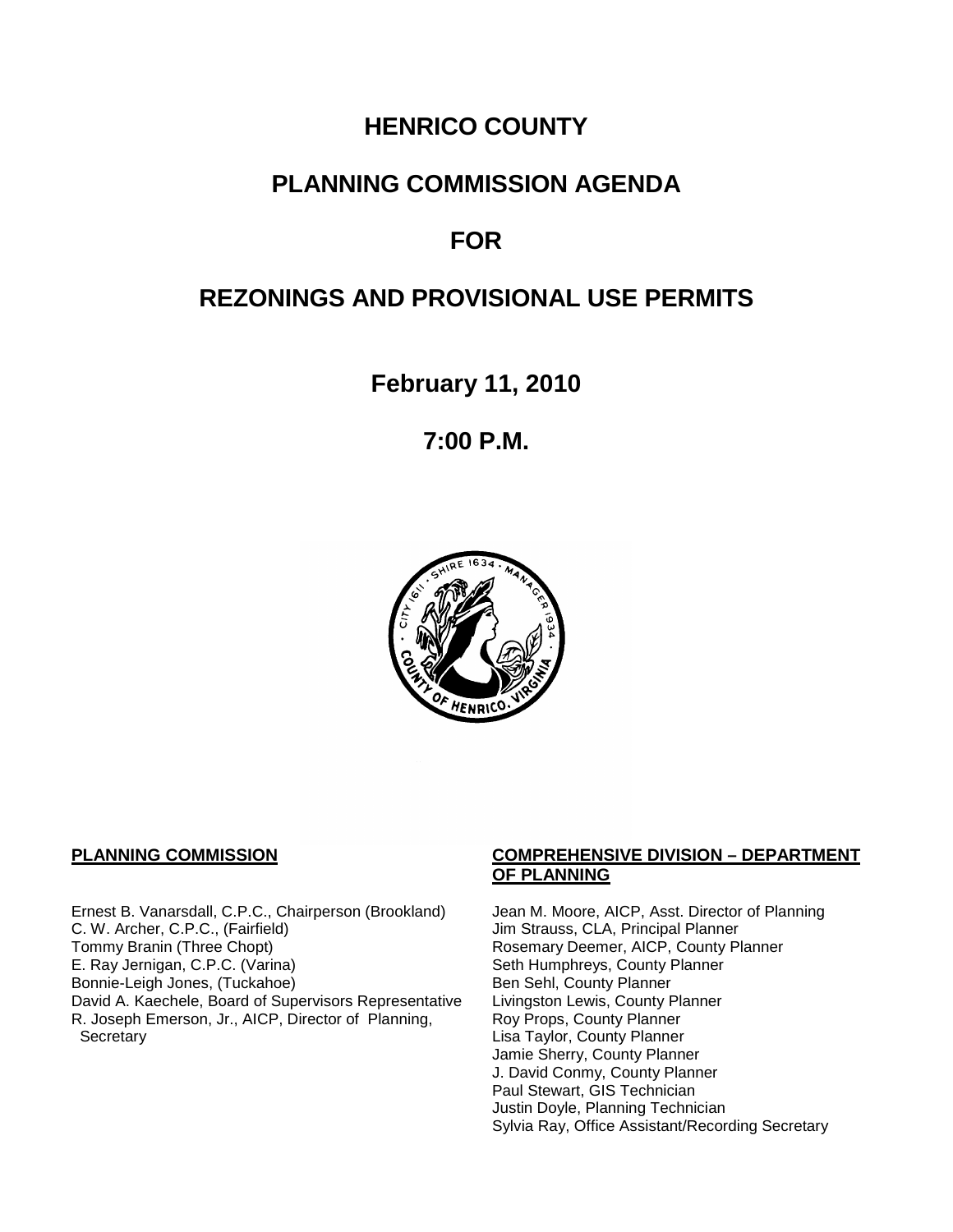## **PLANNING COMMISSION REZONING MEETING FINAL AGENDA FEBRUARY 11, 2010**

**BEGINNING AT 5:00 P.M.**

**5:00 P.M. Dinner and Work Session:** County Manager's Conference Room to discuss and receive comments regarding the implementation of the Planning Commission Portal.

#### **BEGINNING AT 6:00 P.M.**

### **CALL TO ORDER:**

**PUBLIC HEARING ON CAPITAL IMPROVEMENT PROGRAM:** Public Hearing to consider the FY 2010-11 through FY 2014-15 Capital Improvement Program for February 11, 2010 at 6:00 p.m. **Approved**

**BEGINNING AT 7:00 P.M.**

**CALL TO ORDER:**

**REQUESTS FOR WITHDRAWALS AND DEFERRALS: (0); (2)**

**REQUESTS FOR EXPEDITED ITEMS: (0)**

**CASES TO BE HEARD: (2)**

**TUCKAHOE:** None.

#### **BROOKLAND:** None.

### **VARINA:**

*(Deferred from the January 14, 2010 Meeting)*

**C-31C-09 Andrew M. Condlin for White Oak Crossing Acquisition, LLC:**  Request to conditionally rezone from A-1 Agricultural District, R-5 General Residence District and M-1 Light Industrial District to R-5C General Residence District (Conditional) and M-1C Light Industrial District (Conditional), Parcels 811-719-8863, 812-719-1130,

**February 12, 2010**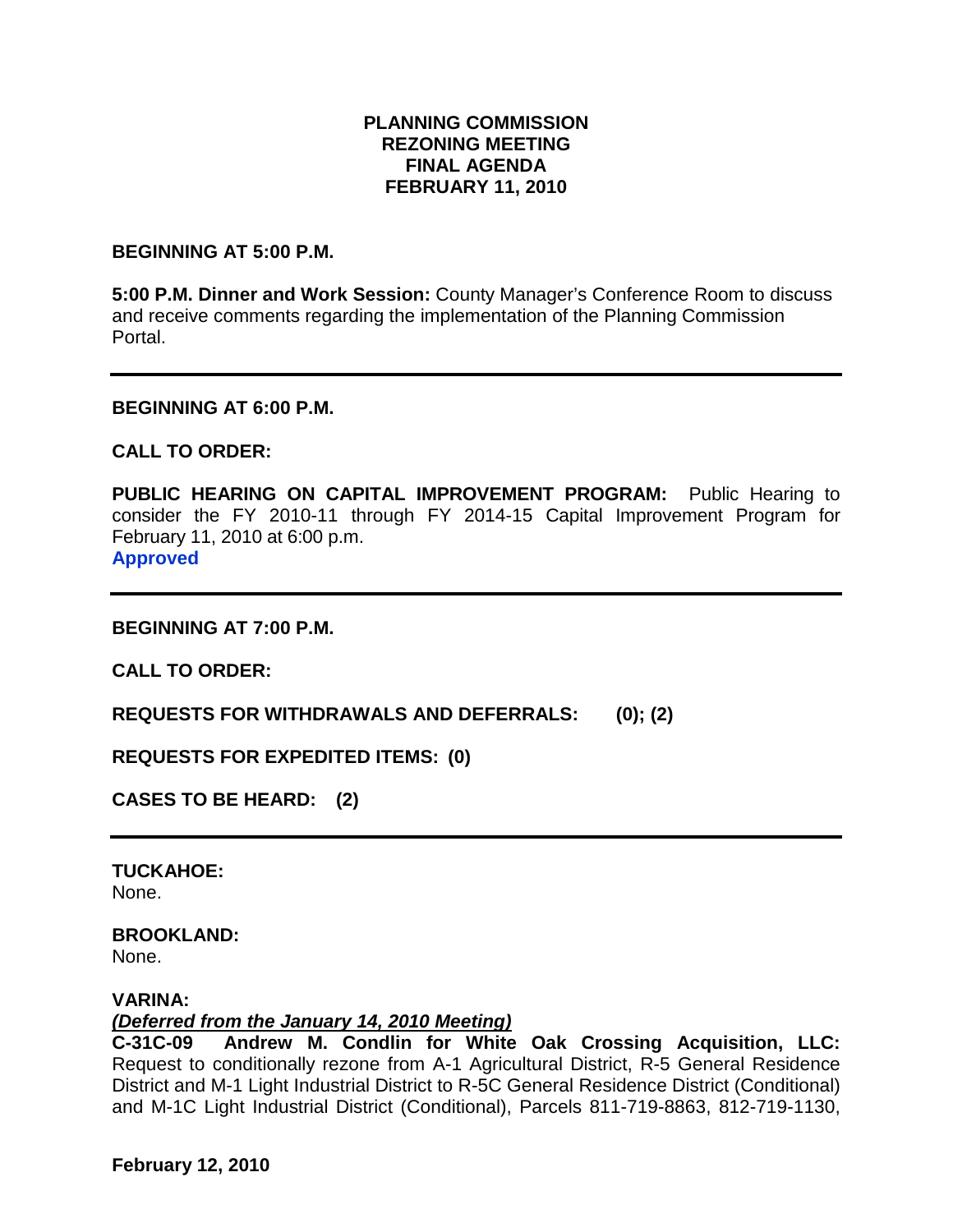811-718-1589 and part of Parcel 813-720-9405, containing approximately 30.9 acres, located at the northwest intersection of S. Laburnum Avenue and Interstate 64, south of the Southern Railway right-of-way. The applicant proposes a multi-family development of no more than three hundred fifty (350) dwelling units and retail/business uses. The R-5 District allows a maximum gross density of 14.52 units per acre. The uses will be controlled by zoning ordinance regulations and proffered conditions. The Land Use Plan recommends Planned Industry and Environmental Protection Area. The site is in the Airport Safety Overlay District. **Staff – Jamie Sherry (Deferral requested to the March 11, 2010 Meeting) Deferred to the March 11, 2010 Meeting**

## **FAIRFIELD:**

**C-2C-10 Larry Horton for Saint Claire Ridge Development Company, LLC:** Request to amend proffered conditions accepted with Rezoning Case C-58C-04, on Parcels 800-730-7438, 800-730-6327, 800-730-6531, 800-730-8916, and 800-730-5923 located on the north line of Elkridge Lane at its intersection with  $20<sup>th</sup>$  Street. The applicant proposes to amend Proffer 1 related to entrance features, Proffer 10 related to density, Proffer 11 related to the illustrative master plan, and Proffer 19 related to conceptual elevations. The existing zoning is RTHC Residential Townhouse District (Conditional). The Land Use Plan recommends Urban Residential, density should range from 3.4 to 6.8 units per acre. **Staff – Roy Props Recommended for Denial**

## **THREE CHOPT:**

**C-3C-10 Grattan Associates, P.C. for Edward Lee Clay and Carl John Bailey Clay:** Request to conditionally rezone from A-1 Agricultural District to R-3C One-Family Residence District (Conditional), Parcel 738-756-7754, containing 1.93 acres, located at the northwest intersection of Sunrise and Pump Roads. The applicants propose a single-family residential subdivision. The R-3 District allows a minimum lot size of 11,000 square feet and a maximum gross density of 3.96 units per acre. The use will be controlled by zoning ordinance regulations and proffered conditions. The Land Use Plan recommends Suburban Residential 2, density should not exceed 3.4 units per acre. **Staff – Rosemary Deemer Recommended for Approval**

**C-4C-10 Andrew M. Condlin, Esq. for Reynolds Holdings, LLC and Reynolds Crossing Property Owners Association, Inc.:** Request to amend proffered conditions accepted with Rezoning Case C-13C-07, on part of Parcels 765-744-6557 and 767-744 -6325, located at the eastern intersection of Forest Avenue and Glenside Drive. The applicant proposes to amend Proffer 3 to allow one direct vehicular access from Glenside Drive to the site. The existing zoning is B-2C and B-3C Business Districts (Conditional) and O-3C Office District (Conditional). The Land Use Plan recommends Commercial Concentration and Office. The site is in the Enterprise Zone. **Staff – Livingston Lewis (Deferral requested to the March 11, 2010 Meeting) Deferred to the March 11, 2010 Meeting**